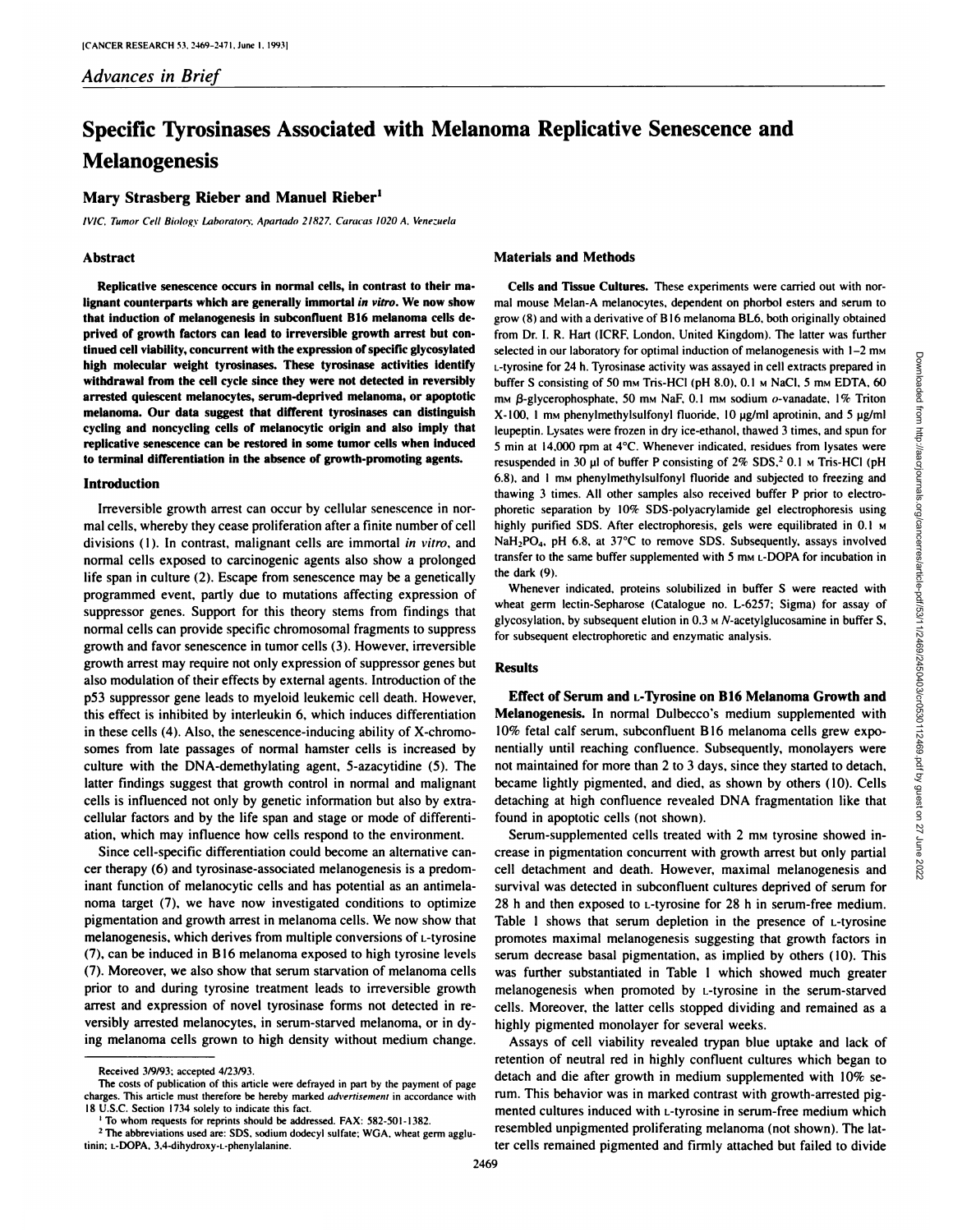#### Table 1 Relative melanin content in B16 melanoma cells

Melanoma content was determined in duplicates in cells detached with a ruhber **policeman in phosphate-buttered saline. Aliquots were removed for cells and protein** quantitation, and cell pellets were extracted with  $0.5 \times$  NaOH at  $60^{\circ}$ C for 30 min for subsequent melanin analysis by comparison with a synthetic standard, similarly dissolved.

| Cell culture                                                                       | ug melanin/million cells |
|------------------------------------------------------------------------------------|--------------------------|
| Medium plus 10% serum for 48 h                                                     | $0.021 \pm 0.03$ "       |
| Medium with no serum for 48 h                                                      | $0.131 \pm 0.002$        |
| Medium plus 10% serum plus t-tyrosine for 28 h                                     | $0.340 \pm 0.007$        |
| Cells deprived of serum for 28 h and treated with<br>L-tyrosine for a further 28 h | $2.928 \pm 0.020$        |



Fig. 1. Decrease in  $M_r$  70,000 tyrosinase and expression of slow-migrating tyrosinases in irreversibly arrested cells. Melanoma extracts were prepared, electrophoretically sep arated, and assayed for tyrosinase from B16 melanoma as described under "Materials and Methods." A, extract from cells maintained withoul serum for 48 h: B. extract from cells maintained without serum for 72 h with addition of 2 mm tyrosine during the last 48 h;  $C$ , as in A, but with addition of 2 mm tyrosine during the last 24 h;  $D$ , extract from subcontluent proliferating cells kept in serum-supplemented medium with no additional tyrosine. Lanes under  $P$  are from particulate fractions and lanes under  $S$  originate from soluble fractions. Ordinate, approximate molecular weights of tyrosinases; arrows, activities preferentially detected in irreversibly arrested cells.

even when provided with serum-supplemented medium devoid of i.-tyrosine. suggesting that they had reached replicative senescence and terminal differentiation.

Cells in which reversible growth arrest was induced by a 48-h serum deprivation showed a major  $M_r$ , 70,000 tyrosinase activity like that seen in proliferating cells, but with a greater ratio of a  $M_r$  55,000 tyrosinase to that of the major  $M_r$  70,000 tyrosinase (Fig. 1). Hence, it appears that the  $M_r$ , 70,000 tyrosinase activity is detected as a main component in unpigmented growing cells, and this tyrosinase is partly decreased in melanoma cultures starved of serum for 48 h. In contrast, we detected  $M_r$ , 200,000 and 150,000 tyrosinases and an even greater decrease in the  $M_r$  70,000 tyrosinase in irreversibly arrested highly pigmented cells. The  $M<sub>r</sub>$  200,000 tyrosinase appeared primarily in an insoluble form, in contrast to the  $M<sub>r</sub>$  150,000 tyrosinase which was detected preferentially in soluble form (Fig. 1). Additional experi ments with quiescent cells were undertaken to define whether the  $M<sub>r</sub>$ 200,000 and 150.000 tyrosinases were also associated with reversible growth arrest. This was undertaken using normal melanocytes which require both tumor-promoting agents and serum to proliferate (8) but enter into a reversible quiescence upon removal of growth-promoting agents (8). Normal melanocytes deprived for 6 days of serum and phorbol esters showed a major  $M_r$ 70,000 tyrosinase (Fig. 2, Lanes A and  $B$ ) which decreased in tyrosine-treated cells that revealed increased pigmentation in 30% compared to the same untreated cells (not shown).

Serum-stimulated melanocytes showed greater detection of the  $M_r$ 55,000 tyrosinase and a concurrent decrease in the  $M_r$ , 70,000 isoform. A comparison of proliferating melanocytes and melanoma cells re vealed a much higher ratio of the  $M_r$ , 70,000 tyrosinase to that of the *M, 55.000 tyrosinase in growing melanoma cells, and a marked de* crease of the  $M_r$ 70.000 activity with melanoma irreversible arrest and

pigmentation (Fig. 2,  $C-F$ ). The latter cells also showed slow-migrating tyrosinases not detected in quiescent melanocytes deprived for 6 days of serum and tumor promoters (Fig. 2,  $A$  and  $F$ ).

**Tyrosinases from Senescent Cells Are More Glycosylated Than Those from Apoptotic or Proliferating Cells. Tyrosinase is known** to be synthesized as a  $M_r$  55,000 molecule which is glycosylated to give heterogeneous mature  $M_r$  70,000 enzyme (11). Hence, we investigated whether the tyrosinases from melanoma cells which underwent heavy pigmentation and reached replicative senescence differed in glycosylation from those in subconfluent proliferating cells and those in highly confluent cultures which started to detach and die after reaching confluence and becoming partly pigmented. as shown by others (10). For this analysis, soluble extracts were reacted with WGA-Sepharose (Sigma), followed by extensive washing in solubilization S buffer and elution in the same buffer containing 0.3 M /V-acetylglucosamine. to elute bound glycoproteins. Subsequently, trophoretically separated and assayed for tyrosinase activity. This showed that proliferating cells and those detaching at high confluence have quite similar tyrosinases and that both cell types show  $M_r$ , 55,000 and 70,000 forms unable to bind to WGA-Sepharose, whereas no comparable tyrosinases were found in irreversibly arrested adherent cells. The latter showed only WGA-binding tyrosinases, including



Fig. 2. Comparison of tyrosinase activities in melanocytes and melanoma cells. Ex tracts were prepared from normal melanocytes and melanoma cells for fractionation and assay as described in Fig. I.A. B. soluble extracts from quiescent melanocytes kept without serum or phorbol esters for 6 days;  $B$ , as in  $A$  with addition of 2 mm tyrosine;  $C$ and D. extracts from 6-day quiescent melanocytes stimulated for 20 h with 10% serum and 160 nm tetradecanoylphorbol acetate, including 2 mm L-tyrosine in  $D$ ;  $E$ , extracts from subconfluent proliferating melanoma cells in serum-supplemented medium with no additional tyrosine; F. extract from subconfluent melanoma cells maintained for 48 h without serum with addition of 2 mm L-tyrosine during the last 24 h.



Fig. 3. Lack of nonglycosylated tyrosinases in irreversibly arrested melanoma cells. Glycosylated tyrosinases were separated from their nonglycosylated counterparts by spe cific elution from WGA-Sepharose as described under "Materials and Methods. soluble fraction from cells detaching at high confluences in serum-supplemented medium in which DNA fragmentation ladders are detected; B. soluble fraction from irreversibly arrested attached cells starved of serum for 48 h and incubated for the last 24 h with 2 mm tyrosine; C, soluble fraction from proliferating attached cells grown in serum-supplemented medium. Left. WGA-binding tyrosinases; right, unbound tyrosinases.